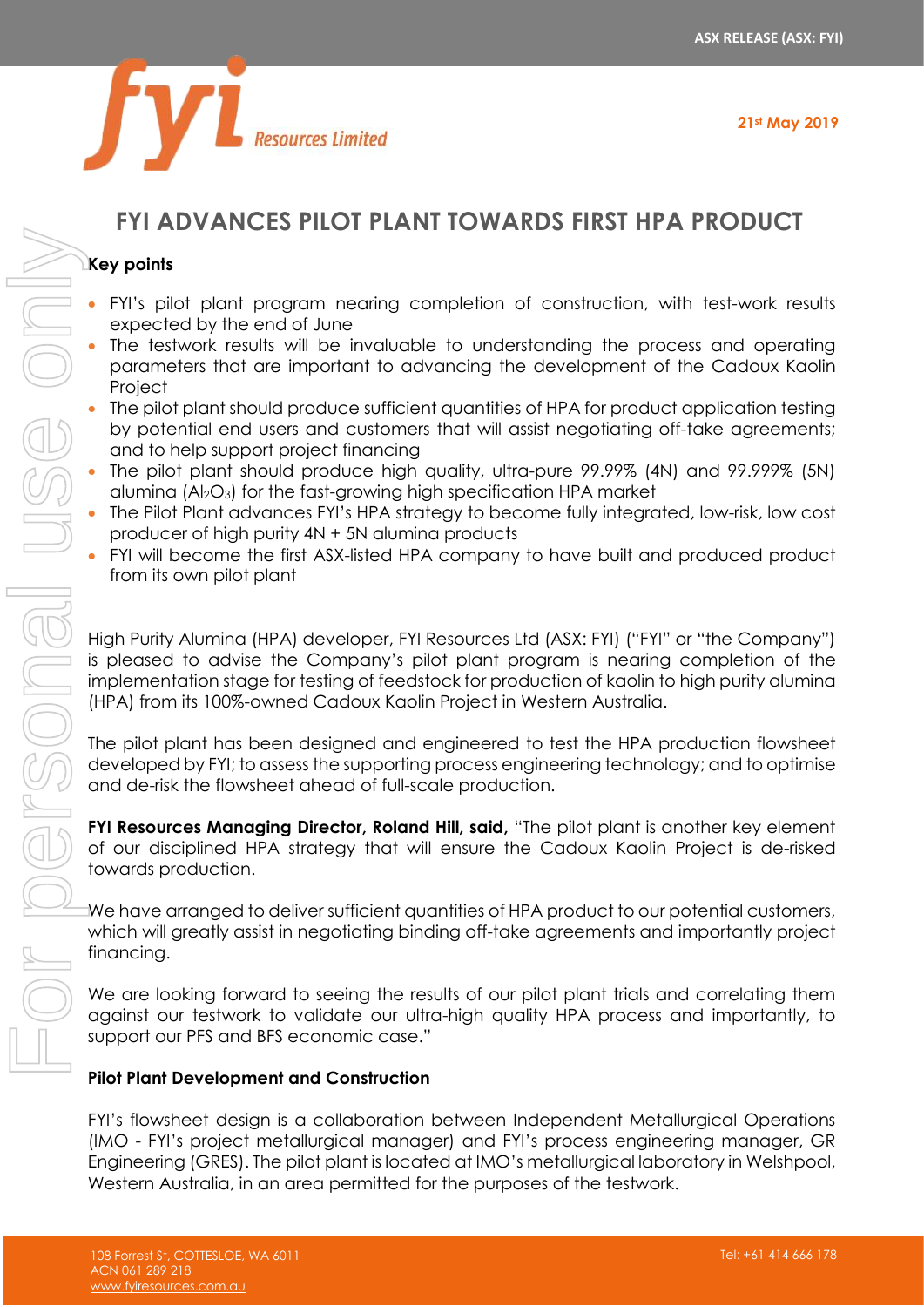

For personal use onlyersona

The pilot plant has been designed and engineered to produce high quality, ultra-pure  $99.99\%$  (4N) and  $99.999\%$  (5N) alumina (Al<sub>2</sub>O<sub>3</sub>) for the fast-growing (~17% CAGR) high specification HPA market. The pilot plant is expected to optimise the HPA flowsheet designed by the Company and to de-risk the operational performance of the process.



FYI's dedicated pilot plant testwork facility arriving at Welshpool and delivery of various test-work equipment

#### **Pilot Plant Summary**

| <b>Item</b>                      | <b>Detail</b>                             |
|----------------------------------|-------------------------------------------|
| Planning, design and purchasing  | November 2018 - March 2019 (completed)    |
| Implementation                   | April 2019 (commenced)                    |
| Construction completed & testing | May/June 2019                             |
| Operating time                   | Continuous (24/7)                         |
| Operating period                 | 1week June 2019                           |
| Plant design                     | Modular                                   |
| Output                           | 170 kgs (per week)                        |
| Target grade                     | $>99.99\%$ Al <sub>2</sub> O <sub>3</sub> |

### **Pilot Plant Timeline**

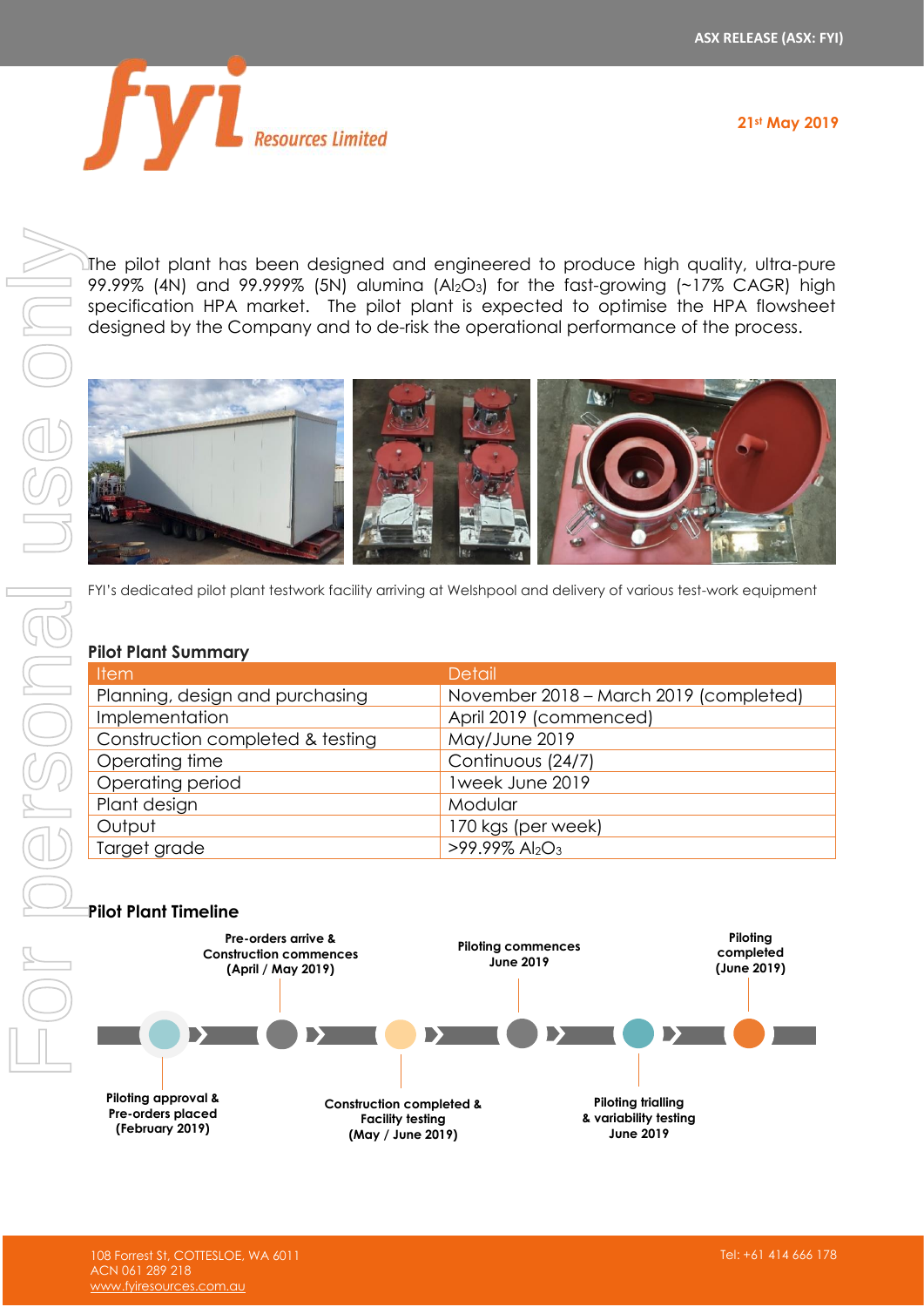

# **Pilot plant technical information**

The pilot plant has been designed for the purposes of testing FYI's innovative HPA flowsheet and the associated risk management and observation in process changes during scaling up of production. As a system increases in size, system properties that depend on quantity of matter may change, the exact nature of the thermodynamics and the reaction kinetics of the process change in a non-linear fashion. The pilot plant studies will allow FYI to test and observe the particular results that are individual to this process. For personal use only

Factors that may change in the transition to a production scale that FYI's pilot plant testwork will investigate, include:

- Reaction kinetics
- Chemical equilibrium
- Material properties / mass and energy balances
- Fluid dynamics

Dersonal

- **Thermodynamics**
- Equipment selection and limitations
- End product (HPA) uniformity and homogeneity



**Schematic view of FYI's pilot plant for HPA testwork**

# **For more information please contact:**

### **Roland Hill**

Managing Director Tel: +61 414 666 178 roland.hill@fyiresources.com.au

### **Simon Hinsley**

Investor & Media Relations Tel: 0401 809 653 simon@nwrcommunications.com.au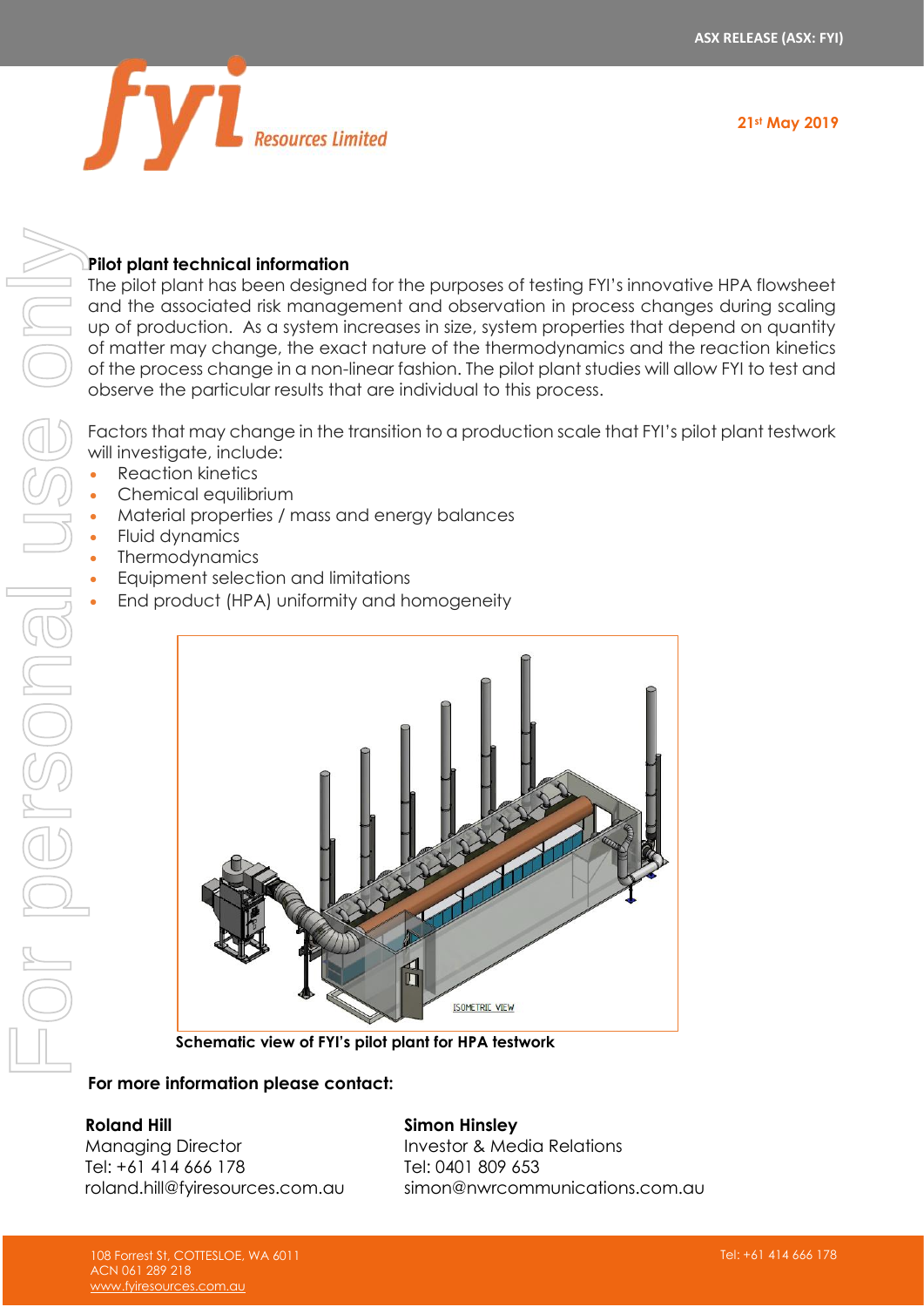

# **About FYI Resources Limited**

FYI's is positioning itself to be a significant producer of high purity alumina (4N or HPA) in a rapidly developing LED, electric vehicle, smartphone and television screen as well as other associated high-tech product markets.

The foundation of the HPA strategy is the superior quality aluminous clay (kaolin) deposit at Cadoux and positive response that the feedstock has to the Company's moderate temperature, atmospheric pressure HCl flowsheet. The strategy's quality attributes combine resulting in world class HPA project potential.

FYI is progressing positively with its Bankable Feasibility Studies (BFS) and pilot plant production studies supporting a planned production of 8,000 tonnes per year of 4N and 5N HPA.



### **FYI Resources PFS Summary Results (September 2018)**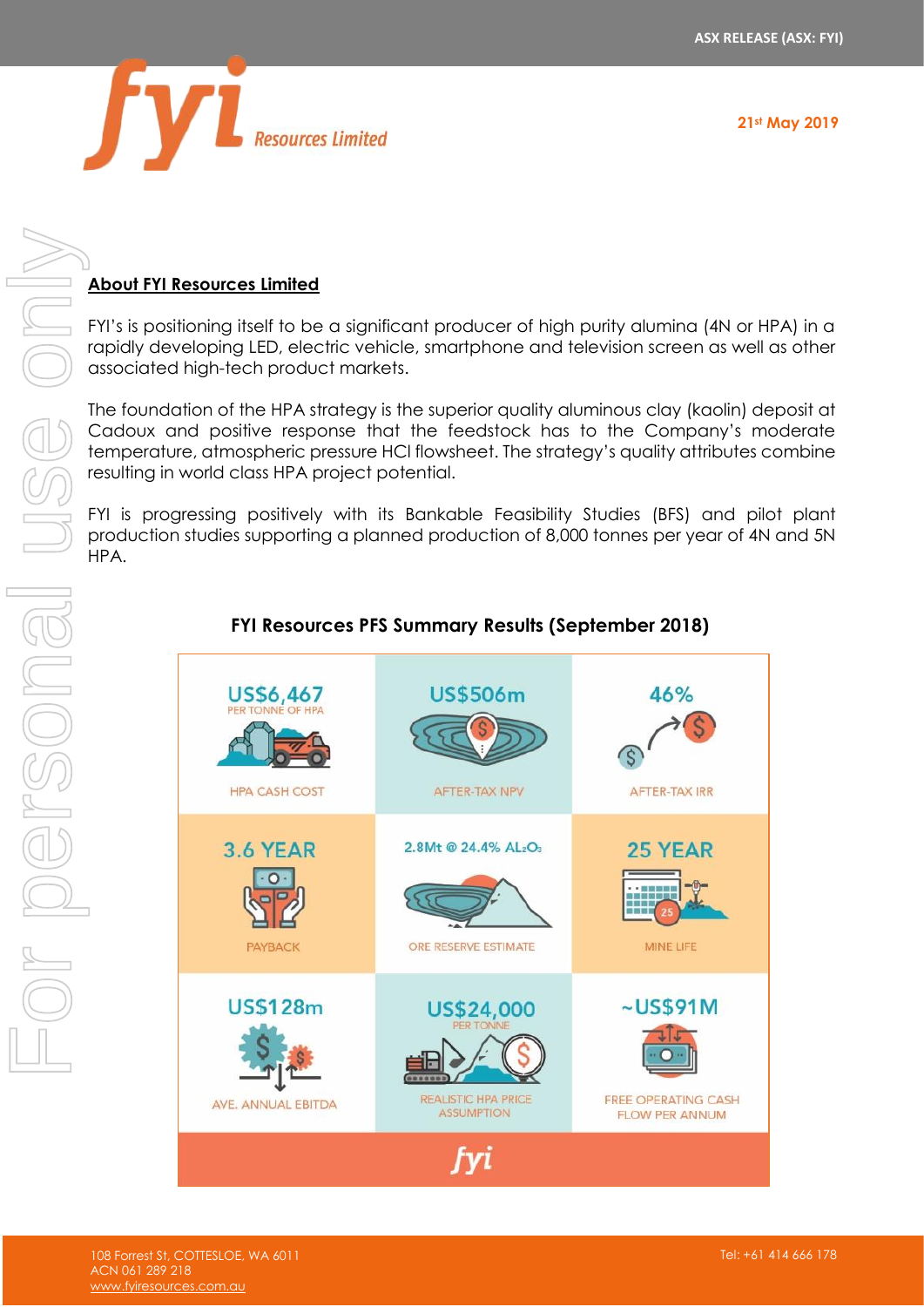

### **Competent Persons Statements**

#### **Ore Reserves**

The information in this report that relates to Ore Reserves is based on information compiled by Mr. Steve Craig, who is a Fellow of the Australasian Institute of Mining and Metallurgy. Steve Craig is a full-time employee of Orelogy Consulting Pty Ltd and has sufficient experience relevant to the style of mineralisation and type of deposit under consideration and to the activity which they are undertaking to qualify as a Competent Person as defined in the 2012 Edition of the "Australasian Code for Reporting of Exploration Results, Mineral Resources and Ore Reserves". The information is extracted from the Ore Reserve announcement released 29 October 2018 and is available to view on the Company's website at [www.fyiresources.com.au](http://www.fyiresources.com.au/) .

#### **Mineral Resources**

The information in this report that relates to Mineral Resources is based on information compiled by Mr Grant Louw, under the direction and supervision of Dr Andrew Scogings, who are both full-time employees of CSA Global. Dr Scogings is a Member of the Australasian Institute of Mining and Metallurgy and a Member of the Australian Institute of Geoscientists. He is a Registered Professional Geologist in Industrial Minerals. Dr Scogings has sufficient experience relevant to the style of mineralisation and type of deposit under consideration and to the activity which he is undertaking to qualify as Competent Person as defined in the 2012 Edition of the "Australasian Code for the Reporting of Exploration Results, Mineral Resources, and Ore Reserves". The information is extracted from the PFS announcement dated 25 September 2018 and is available to view on the Company's website at [www.fyiresources.com.au](http://www.fyiresources.com.au/) . Competent Persons Statements<br>
The normalism results of the uncertainty of the uncertainty completely at the complete of the should not make any investors of the results of the results of the results of the PFS. For person

#### **Metallurgy**

The information in this report that relates to metallurgy and metallurgical test work is based on information reviewed and compiled by Mr Daryl Evans, a Competent Person who is a Fellow of the Australian Institute of Mining and Metallurgy (AusIMM). Mr Evans is an employee of Independent Metallurgical Operations Pty Ltd, and is a contractor to FYI. Mr Evans has sufficient experience that is relevant to this style of processing and type of deposit under consideration, and to the activity that he has undertaken to qualify as a Competent Person as defined in the 2012 Edition of the "Australasian Code for the Reporting of Exploration Results, Mineral Resources and Ore Reserves". Announcements in respect to metallurgical results are available to view on the Company's website at [www.fyiresources.com.au](http://www.fyiresources.com.au/).

The Company confirms that it is not aware of any new information or data that materially affects the information included in the original market announcements and that all material assumptions and technical parameters underpinning the findings in the relevant market announcements continue to apply and have not materially changed and that all material assumptions and technical parameters underpinning the estimate in the relevant market announcement continue to apply and have not materially changed. The Company confirms that the form and context in which the Competent Person's findings are presented have not been materially modified from the original announcement.

#### **Cautionary Statement**

#### **Substance of PFS**

The PFS referred to in this announcement is a study of the potential viability of the Cadoux Project. It has been undertaken to understand the technical and economic viability of the Project.

The PFS is based on the material assumptions outlined in the PFS announcement released to ASX on 25 September 2018 and summarised in the Summary of Material Assumptions and Modifying Factors description and tables (appendix 2 and 3) attached to the PFS document. These include assumptions about the availability of funding. While the Company considers all of the material assumptions to be based on reasonable grounds, there is no certainty that they will prove to be correct or that the range of outcomes indicated by this PFS will be achieved.

To achieve the range of outcomes indicated in the PFS funding in the order of US\$197 million will likely be required. Investors should note that there is no certainty that the Company will be able to raise the amount of funding when needed. It is also possible that such funding may only be available on terms that may be dilutive to or otherwise affect the value of the Company's existing shares.

It is also possible that the Company could pursue other "*value realisation*" strategies such as a sale, partial sale or joint venture of the Project. If it does, this could materially reduce the Company's proportionate ownership of the Project.